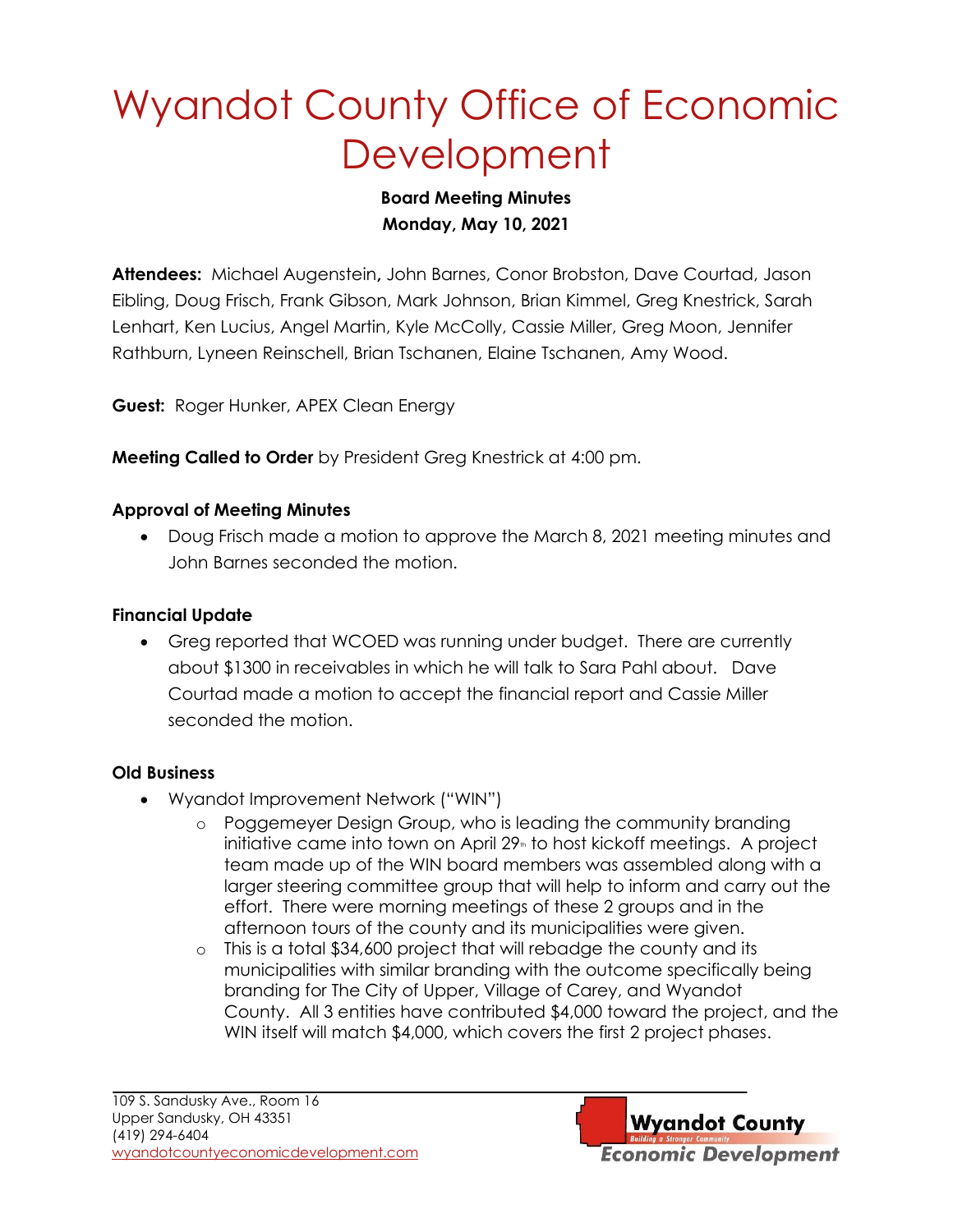- Two grant applications have since been completed to fund other phases of the project, and formal supporter funding for other community organizations has been established.
- An additional application for funding from the Fantasy of Lights was also completed last week.
- o Jason Eibling, WIN chairman, added that the Village of Sycamore was also heavily considering building branding for itself as a deliverable of this project.
- o The next step will be to spread information and awareness about the branding initiative to community stakeholder groups and to the larger public. Starting this week, some of the project steering committee will be presenting that information to groups like Rotary, Lions, City Councils, etc.
	- In ja few short weeks, a community wide survey developed by Poggemeyer will be released to capture ideas and feelings that residents, workers, and visitors have of Wyandot County and these specific communities developing branding.
- o Downtown Market Analysis
	- The reports for Upper Sandusky and Carey were posted a couple weeks ago and are available on the WCOED website.
- Project Updates
	- o Project LP
		- NGL Supply Company is working on developing 10 acres on CH 35, which will operate under Sycamore Terminal Company, LLC (STC).
		- A meeting with the Ohio Rail Development Commission board was held in March.
			- ORDC offered a \$50,000 grant to help offset the cost of new rail siding as well as up to \$500,000 in low interest loans.
			- The total project is estimated at \$5.5M and will create 2 full time jobs.
	- o Koehler Trust Property Development
		- The 146-acre property on the north end of Upper Sandusky continues to move through the SiteOhio authentication process.
		- Last week there was a virtual training held with the leading site selection firm for the program, along with the site owner and local utility partners from the City of Upper Sandusky & Sycamore Telephone Company. The training covered how this local team of experts would go about hosting an actual prospect visit at the site.
		- All studies have been completed (Geotechnical Report, Surface Water Delineation, Phase I Cultural Resources Study, Threatened and Endangered Species Preliminary, Site Appraisal, Utility Infrastructure Assessment, and Constraints to Development Site Assessment Study).
		- The Wetland Delineation did identify a .20-acre wetland area that is likely to be confirmed by the Army Corp. of Engineers in the next few months.
		- Although the archeological study did not identify a need for further exploration, after review of the findings the Ohio Historic

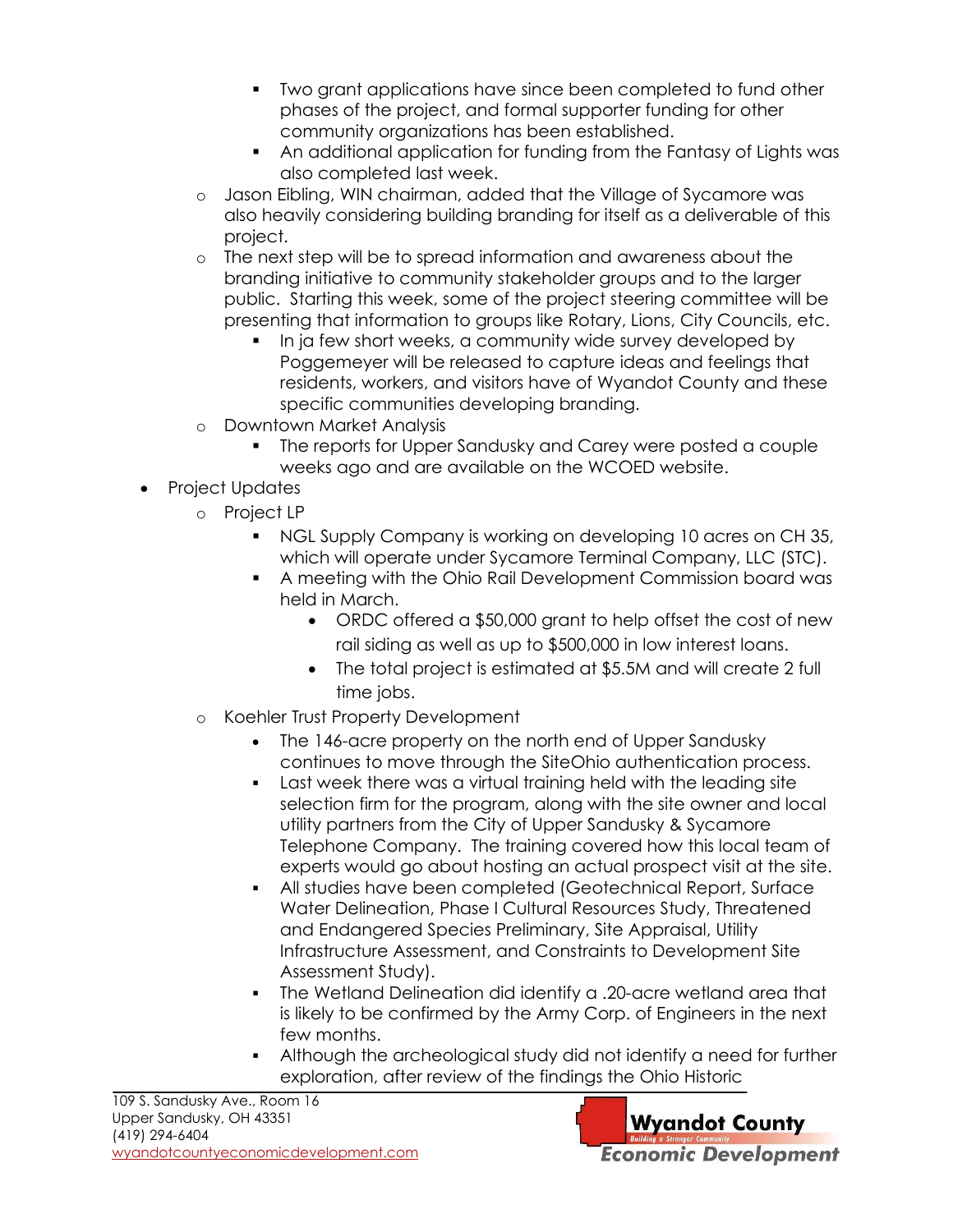Preservation Office came back with 2 areas representing a total of 10 acres of which it is asking for further exploration.

- This was due to ODOT archaeologists finding a number of prehistoric artifacts back in 1993. Therefore this 10 acres will be removed from the total 140+ acres of the site for purposes of the SiteOhio authentication process.
- o Comprehensive Economic Development Strategy (CEDS)
	- The 4-county CEDS involving Wyandot, Crawford, Richland, and Ashland counties is well underway.
	- The Steering Committee, including Greg and the other economic developers from each county is meeting bi-weekly.
	- There is also a larger Community Advisory Committee that features a diverse range of roughly 40 total stakeholders.
		- There are 3 WCOED executive officers, Greg Knestrick, Rex Grasz, and John Barnes, as well as Dave Courtad, Paul Wagner, Jason Eibling, Ty Shaull, and Mark Johnson representing Wyandot County.
		- This group had its initial meeting 3 weeks ago and is slated to meet every 1.5-2 months throughout the roughly 12-month long process.
	- Soon there will be targeted surveys distributed to help inform the SWOT analysis of the 4-county region as well as areas of focus.
- Investment Exploration
	- o At the last WCOED board meeting, Chris Daris with Edward Jones, went through a few proposals outlining investment options.
	- o This came about because WCOED's bank account has significantly increased in recent years and is resting near \$200,000.
	- o Since that meeting the executive committee deliberated on the idea. Greg and Greg Knestrick had another in-person meeting with Chris on these options.
	- o The executive committee came together on a proposal that they would like to put to the larger voting board today.
		- Some of the consensus was that WCOED could sustaining operations for at least 2 years with no income at all, and therefore the group was proposing a \$50-60,000 total investment.
		- The group also wanted to look at a conservative investment option to be on the safe side.
		- What the WCOED executive committee came to agreement on, and what is being proposing today is that the WCOED invest \$30,000 into the all-stock portfolio.
	- o Doug Frisch made a motion to accept the proposal. Frank Gibson made a second and the motion passed unanimously by way of voice vote.
- Upper Sandusky Planning & Zoning
	- o Greg reminded the board that the WCOED office officially took the reins of City Planning and Zoning as of March.

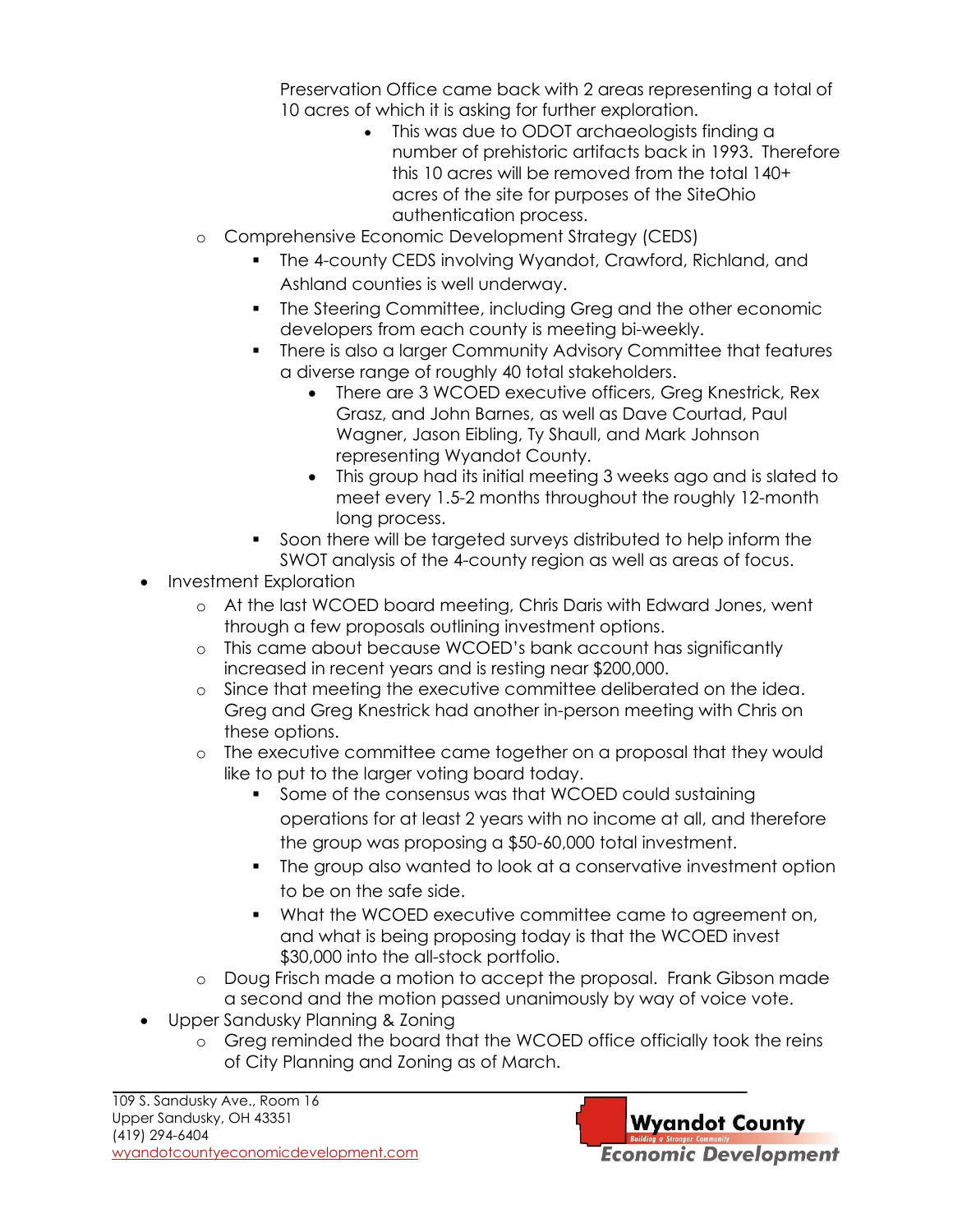- o Since that time, and since the weather has been breaking, zoning has been very active in general, but a lot of time has been spent working toward zoning ordinance updates that are needed, and a revamping of the zoning application process and information available online.
	- All in all, within a couple months' time there should be a more efficient processes in place that will require less time to carry out these duties and make it easier for customers on the other end of the process.
- Project Lead Tracking
	- o Over the past two months there have been 3 new building leads and 7 new site leads.
		- As is indicated on the tracking sheet, one recent lead, Project Ice, Greg was able to complete the RFI for and had the Koehler Trust Property approved for the need. The need was 14 acres minimum to site a 125,000 SF facility.
		- Greg mentioned that If you also look closely, you will notice that 4 of those 7 site leads were for EV-related production operations.

# **New Business**

- New Member
	- o Marion Technical College joined the board as a gold level member. Mike Augenstein will represent the college on the board.
- Wage & Benefit Survey
	- o Wyandot County has been included in a large-scale Wage & Benefits Survey effort of Industrial Employers. This is being accomplished through collaboration with our Seneca County ODJFS partners who were able to secure state level grant funding to carry out the project.
	- o The survey is being conducted by Thomas P. Miller and Associates at a cost of roughly \$22,500 and will include the counties of Seneca, Hancock, & Wyandot.
	- o Tomas P Miller & Associates is also being contracted by Sandusky County to carry out the same study for the Erie, Huron, Lucas, & Sandusky County area.
	- o When all is said and done, WCOED will have valuable local data for Wyandot County employers and larger regional data to compare it to.
	- o WCOED will provided feedback as to the survey questions a couple weeks ago, and the survey itself went live last Wednesday. Greg encouraged all of whom he's contacted to make sure to take part in the survey so there is a good local sample. These include manufacturers, logistics and warehousing type organizations.
	- o The study report will be completed by the end of July.
- Upper Sandusky Tax Exemption
	- o 2 weeks ago a CRA application for real property tax exemption was received from Primetime Excursions LLC.
	- o Primetime Excursions is considering a new facility located at 230 Broadview Street (Highland Acres Subdivision, Lot 3), Upper Sandusky.

**Wyandot County Economic Development**